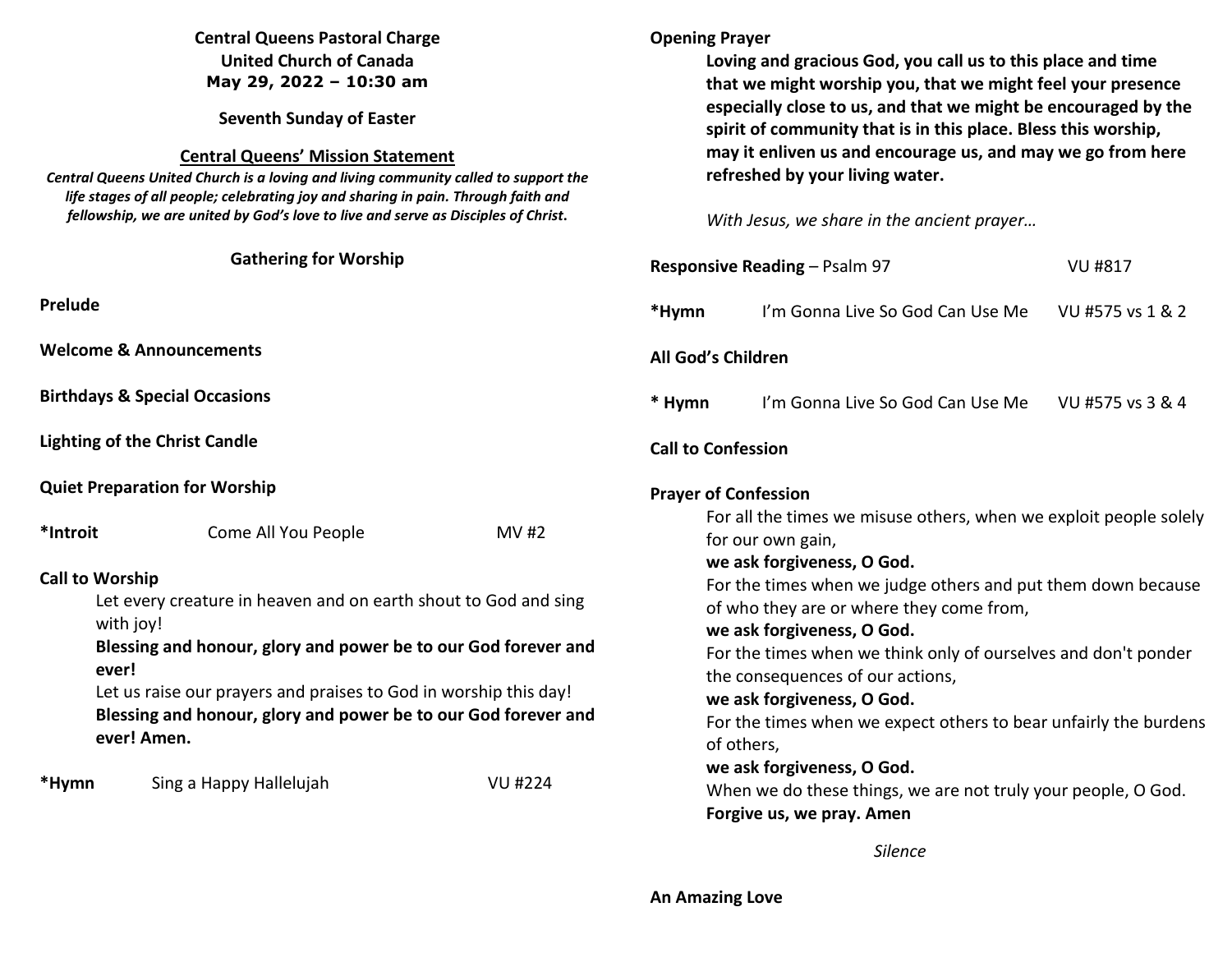| <b>Presentation of Our Gifts</b>                                                                                                                                                              |                                                               | *Choral Benediction                                                                                                        | Dance with the Spirit                                                                                                                                                                                                                                                                                                   | MV #156                                                                                                         |  |
|-----------------------------------------------------------------------------------------------------------------------------------------------------------------------------------------------|---------------------------------------------------------------|----------------------------------------------------------------------------------------------------------------------------|-------------------------------------------------------------------------------------------------------------------------------------------------------------------------------------------------------------------------------------------------------------------------------------------------------------------------|-----------------------------------------------------------------------------------------------------------------|--|
| <b>Invitation to Generosity</b>                                                                                                                                                               |                                                               | Postlude<br>* Please stand as you are able                                                                                 |                                                                                                                                                                                                                                                                                                                         |                                                                                                                 |  |
| <b>Offertory</b>                                                                                                                                                                              |                                                               |                                                                                                                            | <b>Ministers</b>                                                                                                                                                                                                                                                                                                        | All of us                                                                                                       |  |
|                                                                                                                                                                                               | <i><b>*Presentation of Offering</b></i><br>Deep in Our Hearts | MV #154 vs 2                                                                                                               | <b>Clergy</b><br><b>Office Hours</b>                                                                                                                                                                                                                                                                                    | <b>Rev Greg Davis</b><br>Tuesday, Wednesday & Thursday                                                          |  |
|                                                                                                                                                                                               | <b>Offertory Prayer</b>                                       |                                                                                                                            | Office Phone                                                                                                                                                                                                                                                                                                            | $9 am - 12 pm$<br>902-964-2291                                                                                  |  |
|                                                                                                                                                                                               | <b>Listening for the Word</b>                                 |                                                                                                                            | Email                                                                                                                                                                                                                                                                                                                   | minister@cquc.ca                                                                                                |  |
| <b>Sacred Word</b>                                                                                                                                                                            | Acts 16:16-34<br>John 17:20-26                                |                                                                                                                            | <b>Ministry of Music</b><br>Website<br>Phone<br>Email                                                                                                                                                                                                                                                                   | <b>Kirk Neville</b><br>https://cquc.ca/index.htm<br>902-786-9222<br>nevillejk@hotmail.com                       |  |
| Anthem                                                                                                                                                                                        |                                                               |                                                                                                                            | <b>Church Office</b><br><b>Office Hours</b>                                                                                                                                                                                                                                                                             | Wednesday & Thursday                                                                                            |  |
| <b>Sermon</b>                                                                                                                                                                                 |                                                               |                                                                                                                            | Phone                                                                                                                                                                                                                                                                                                                   | $9 am - 12 pm$<br>902-964-2221                                                                                  |  |
|                                                                                                                                                                                               | <b>Reflective Music</b>                                       |                                                                                                                            | Email                                                                                                                                                                                                                                                                                                                   | office@cquc.ca                                                                                                  |  |
| <b>Prayers of Thanksgiving and Intercession</b>                                                                                                                                               |                                                               |                                                                                                                            | A Warm Welcome to All - We are delighted you've joined us. May God's<br>word today strengthen your faith, inspire curiosity and learning, and                                                                                                                                                                           |                                                                                                                 |  |
| <b>Responding to the Word</b>                                                                                                                                                                 |                                                               |                                                                                                                            | motivate your service of others. All are welcome.                                                                                                                                                                                                                                                                       |                                                                                                                 |  |
| *Hymn                                                                                                                                                                                         | Will You Come and Follow Me                                   | <b>VU #567</b>                                                                                                             |                                                                                                                                                                                                                                                                                                                         | Today's Bulletins are placed in loving memory of Sharon MacRoberts.<br>Presented by "The Dinner Theater Crew:". |  |
| *Benediction<br>Go out as servants of Jesus the Christ to make a difference in the<br>world.                                                                                                  |                                                               | Today's Bulletins are also placed in loving memory of Hilda Prouse.<br>Remembered with love by daughter-in-law, Mo Prouse. |                                                                                                                                                                                                                                                                                                                         |                                                                                                                 |  |
| We go as Christ disciples.<br>Go out to proclaim that all who are thirsty can find respite and                                                                                                |                                                               | Life and Work of Our Church                                                                                                |                                                                                                                                                                                                                                                                                                                         |                                                                                                                 |  |
| relief.<br>We go as Christ disciples.<br>Go out in one spirit, knowing that despite our differences we can<br>work together for the greater glory of God.<br>We go as Christ disciples. Amen. |                                                               |                                                                                                                            | Greg's Office Hours: Tuesday, Wednesday and Thursday from $9$ am $-12$<br>pm. If anyone is in the hospital or would like a visit from Greg, please call<br>him at 902-964-2291. If you wish to meet with Greg outside the<br>scheduled hours, please call 902-964-2291 or email minister@cquc.ca<br>for an appointment. |                                                                                                                 |  |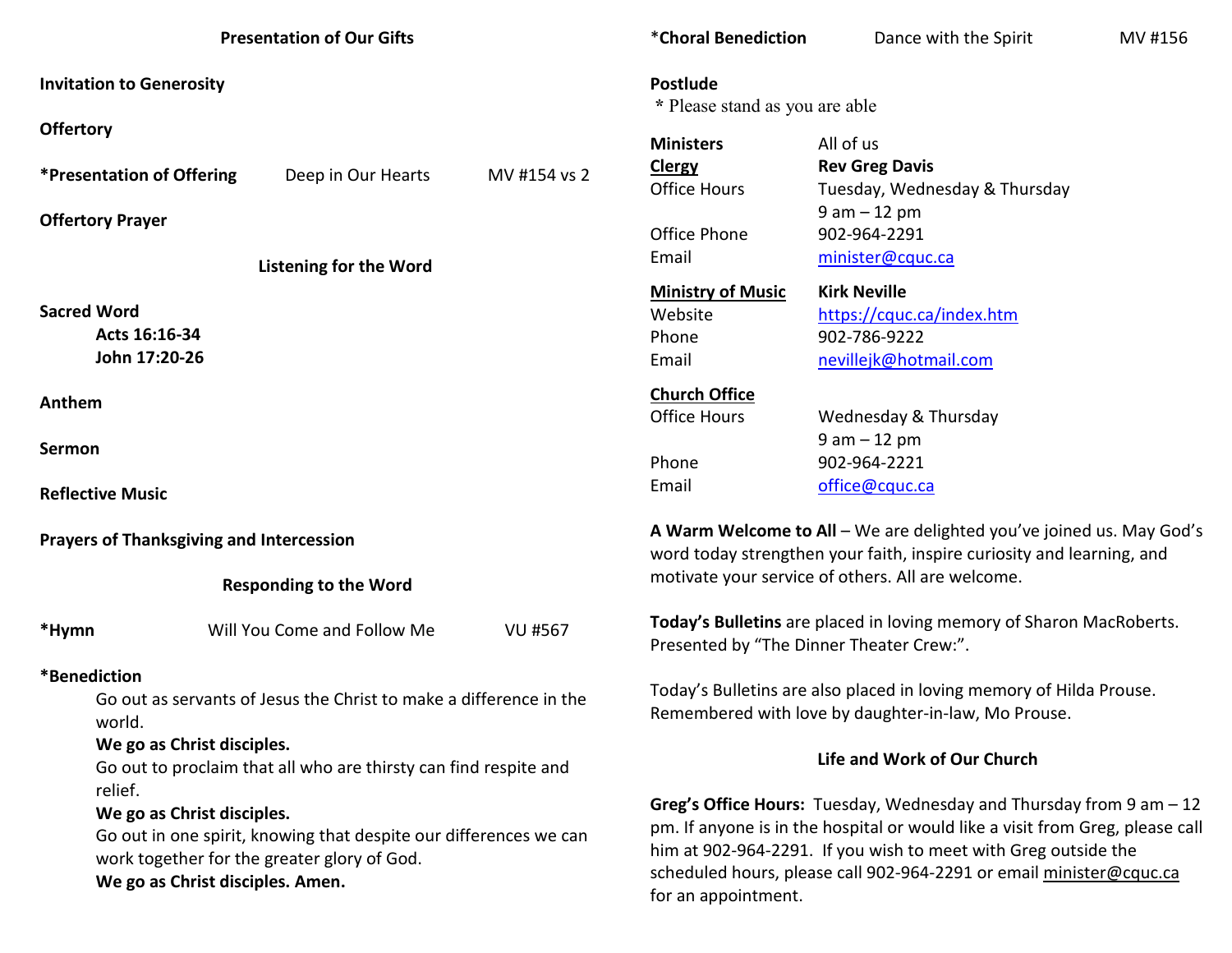**Official Board Meeting** today after worship service. The agenda item will

be COVID protocols. All are welcome to attend.



**Central Queens United Church Roast Beef Take Out Supper** – Central Queens United Church is holding their annual spring take-out Hot Roast Beef Supper on Saturday, June 4<sup>th</sup>. A tasty hot roast beef supper with all the trimmings including scrumptious homemade desserts! Ticket prices: Adults: \$18; children (6-12 yrs.): \$7; and children under 6 yrs: free. **\*\*\*Please note**: This dinner is take-out only. Customers should remain in their vehicles. Tickets will be collected at that time and meals delivered to your car. There will be three (3) take-out times: 3:30 pm, 4:30 pm and 5:30 pm. Tickets **must be ordered in advance** by calling Debbie at 902-

964-2882 or Lois at 902-621-0669.



**Scent-Free** – "*No scents makes good sense*" recognizing that some of our church attendees have sensitivity and/or allergic reactions to various fragrant products. Thank you for your cooperation so that everyone can attend our church.

**E-Transfers** – Central Queens United Church is set up to accept E-Transfers. If you wish to give your offerings through E-Transfer, please send via email to veldabertram@gmail.com.

**Central Queens Cemetery** work night will be this Wednesday night, June  $1<sup>st</sup>$ , starting at 6 pm. All are welcome.

**FundScrip** – Janet will be placing an order today. The next order date will be Sunday, June  $12^{th}$ . You can reach Janet Howes by email (jhowes1969@gmail.com) or by phone or text (902-393-1527). E-transfers accepted. May promotions for Fundscrip: Swiss Chalet/Montana's - 10% and Walmart - 3.5%.FündScrip



**Weekly Bulletins** can be sponsored by you in celebration or remembrance of a loved one. There is a signup sheet on the table at the back of the sanctuary. Cost is \$20.0**Annual Central Queens United** 

**Church Yard Sale** will be held on Saturday, August 13<sup>th</sup>, from 8 am - 1 pm. Anyone wanting to donate can do so until setup day, Friday, August  $12<sup>th</sup>$ . Items can be dropped off during the week during office hours. If possible, please price your items in order to save us time, keeping in mind that it is a yard sale. Clothing and books DO NOT have to be priced. They will be priced together accordingly. Thank you.

**Pop Can Pull Tabs** – Remember your pull tabs!! George Mason is collecting pop can pull tabs when are then given to the Daughters of the Nile women's organization. The funds go to the Shriners Hospital in Montreal where they are used to buy reading materials for children in the hospital. Your can tab collections can be dropped off here at the church. Thank you.



**Bookworms United** – Bookworms United will meeting again on Wednesday, June 22nd. The book for discussion will be **Once Upon a River** by Dianne Setterfield. For more information, please contact Liz Spangler at spangler@upei.ca.

**Bulletin Deadline** – Deadline for items to be placed in the bulletin is **Wednesday** evening. Bulletin items can be emailed to office@cquc.ca.

**Camp Abby** – Registration is open. To register, please visit their website at www.campabegweit.ca and click on "Register Today". Brochures are available on the table in the foyer.

Did you know that you can contribute to Camp Abby through the PAR program? Consider giving a monthly donation to help with their many expenses. Please see the bulletin board for more information about this worthwhile endeavour or contact Linda Durdle at durdle@bellalian.comor 902-836-4090.